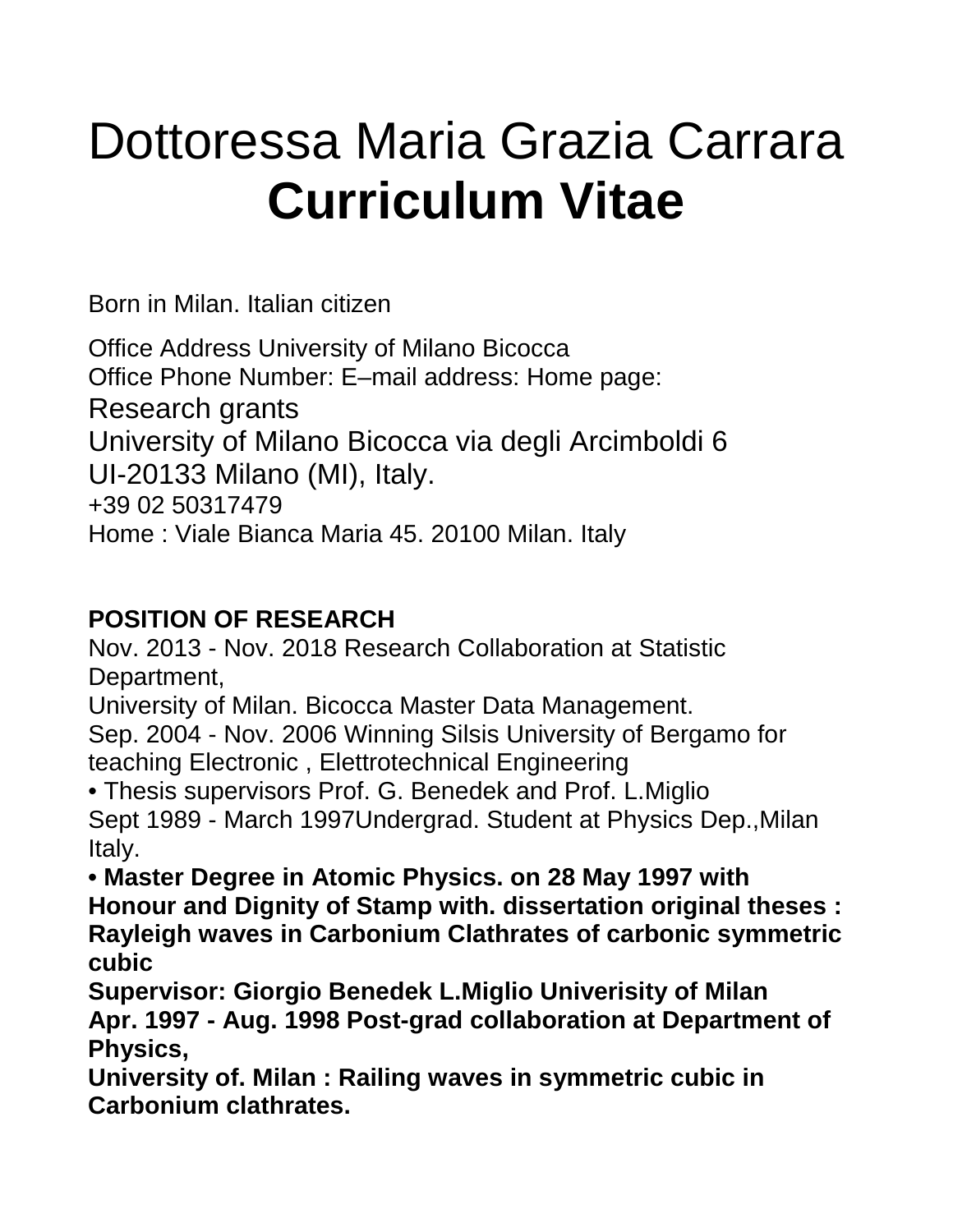**Sept1999 - Aug. 2002 Suitability. PHD. in Electric Engineering University of. Pavia. Department of. Electric Engineering Education** 

#### **February 1998. Suitability Ph.D. in Electric Engineer at University of**

#### **Pavia , Italy**

• Thesis supervisors prof. G.Benedek and Prof . Miglio.

Sept 1989 - March 1997 Undergrad. Student at Physics Dep., Pavia, Italy.

Following Course as visiting guest at. Oxford London at 2007.08

• Sep. - Oct. 2000 Milan, Italy -

PREDOC, Mathematics School for preparation to Ph. D. Courses. In particular I attended the courses: Numerical Analysis, Mathematical Physics, Basis of Probability and Statistical Inference.

## **Languages**

Computer Knowledge Operating Systems Dos, Windows, Linux. Programming Languages Fortran. HTML, Javascript.

## **Teaching Experiences**

Ac. year 1999/2016 Physics and and Electronic teacher. Scientific-technologic course of High School, Ac. year 2002/2003 Assistant for the course of Physics. Degree course Ac. year 2001/2002 Assistant for the course of Phisics and. Biologic Science at University of Milan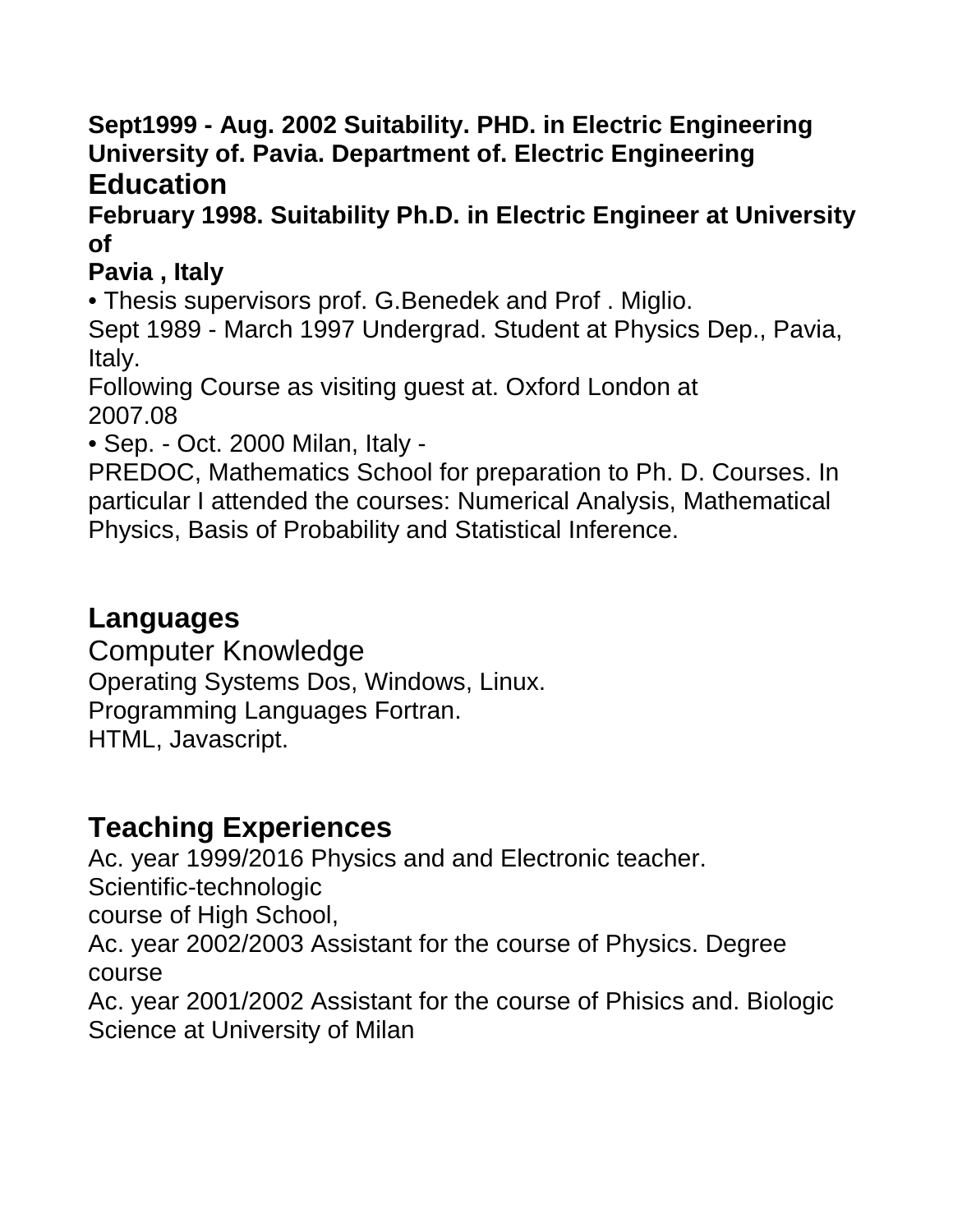# **Summary of Research Activity**

My research activity began when I graduated, in 1997on a thesis about

Rayleigh waves in carbonic a symmetry cubic

, Under the super- vision of Prof. G. Benedek. Initially I studied different

way to solve the problem. The development of a theoretical method for calculating the wave propagation velocity in the anisotropic crystalline

cubic symmetry is analyzed. In particular, carbon clathrates will be studied.

# **International Schools**

1. Second School and Workshop on "Mathematical Methods in Quantum

Mechanics", February 26 - March 3 2015, Bressanone (BZ), Italy.

2. "School in Applications of Effective Field Theories", 3–8 February 2003, Milan, Italy. Participation

3. "National School of Condensed Matter Physics (INFM): Basic **Physics** 

of Nano-Structures & Quantum Calculus and Information", 8–21 Septem- ber 2002, ISI Foundation, Villa Gualino, Torino, Italy.

4. "National School of Condensed Matter Physics (INFM): Quantum and

Nonlinear Optics", 10–15 September 2001, ISI Foundation, Villa Gualino,

Torino, Italy.